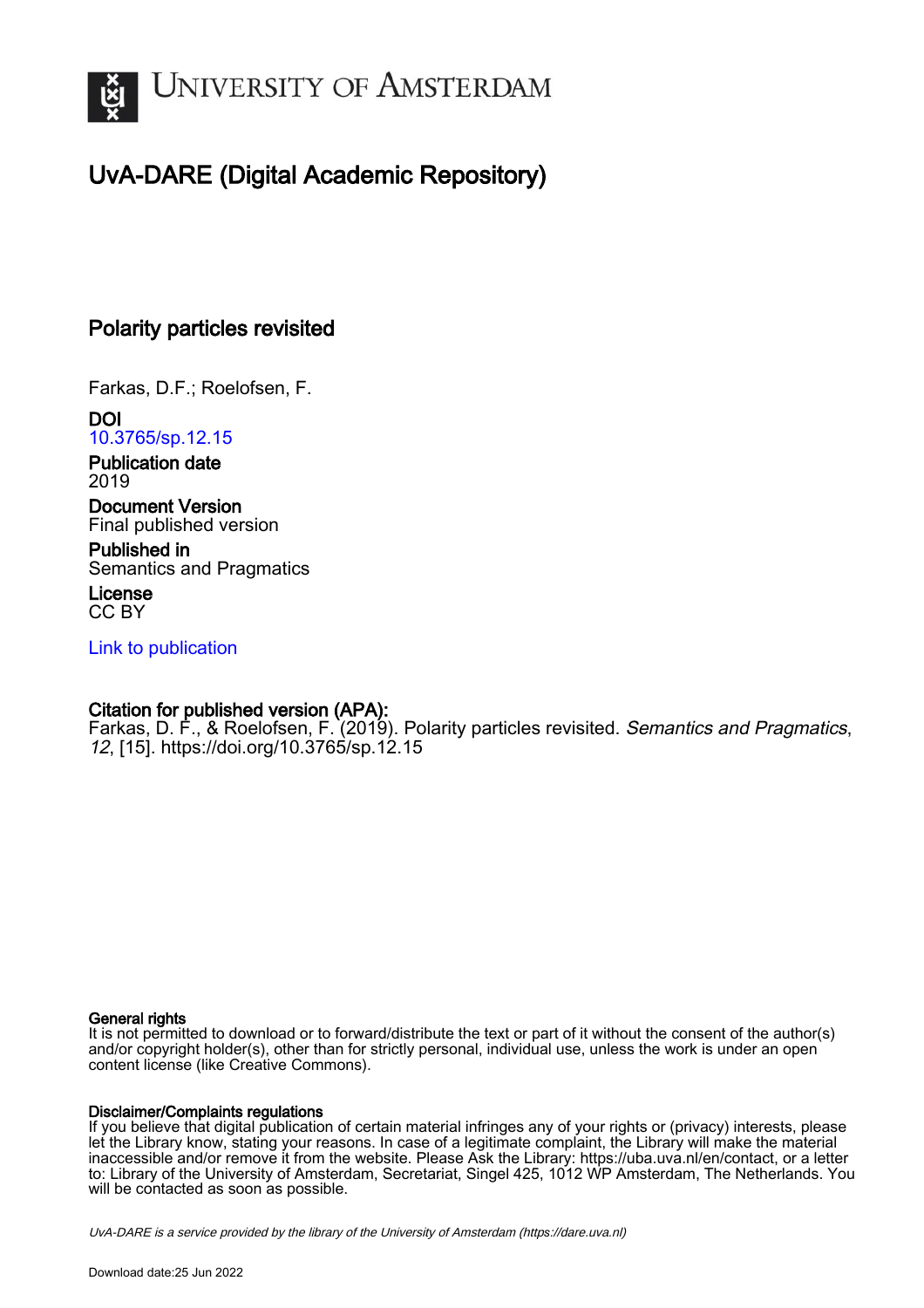[Semantics & Pragmatics](http://semprag.org/) Volume 12, Article 15, 2019 [https://doi.org/](https://doi.org/10.3765/sp.12.15)10.3765/sp.12.15

### This is an EARLY ACCESS version of

Farkas, Donka F. & Floris Roelofsen. 2019. Polarity particles revisited. *Semantics and Pragmatics* 12(15). 1–16. [https://doi.org/](https://doi.org/10.3765/sp.12.15)10.3765/sp.12.15.

This version will be replaced with the final typeset version in due course. Note that page numbers will change, so cite with caution.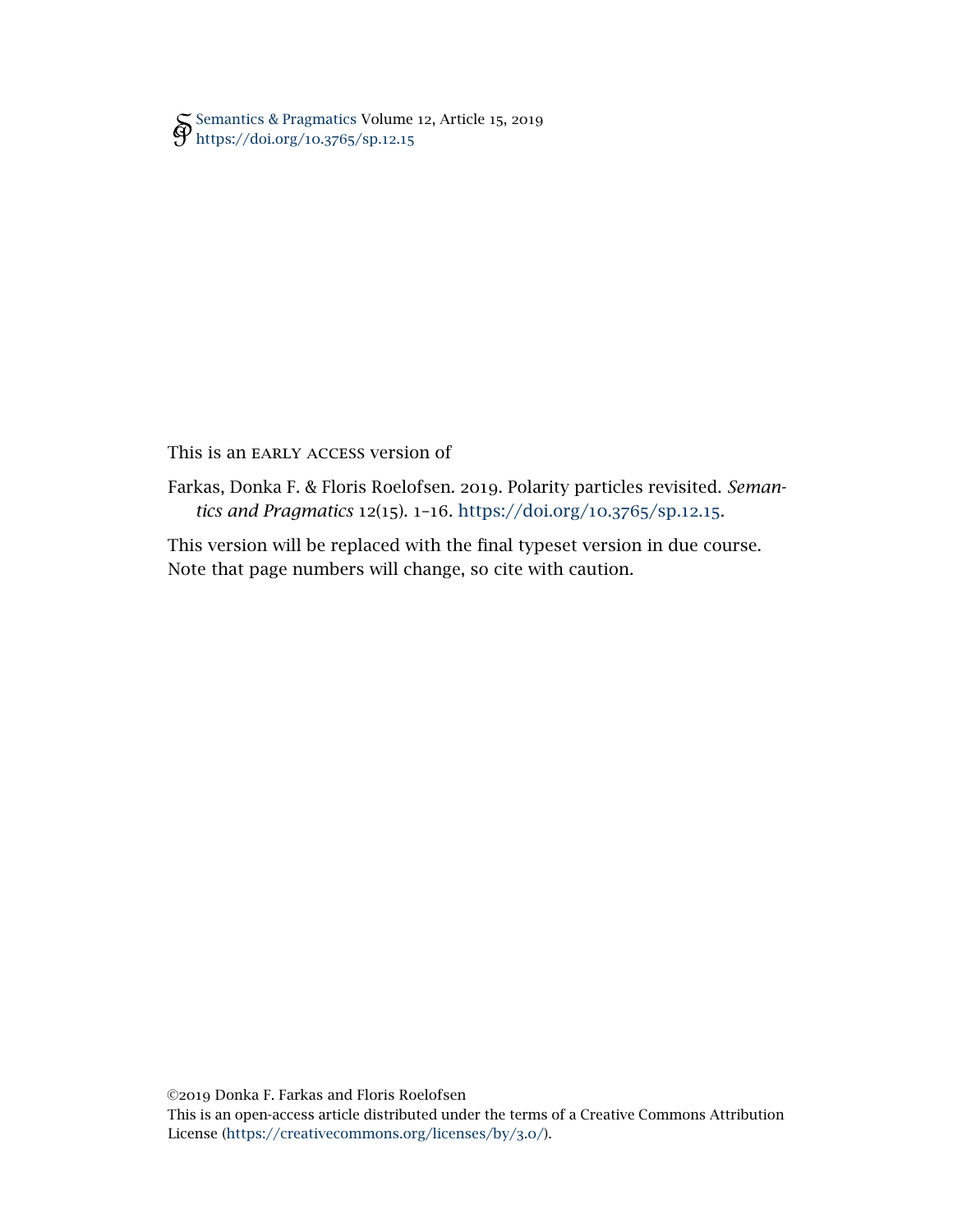### early access

# Polarity particles revisited<sup>∗</sup>

Donka F. Farkas and Floris Roelofsen

June 18, 2019

## 1 Introduction

Claus, Meijer, Repp, and Krifka (2017) present novel experimental evidence concerning polarity particle responses in German, and discuss the challenges these findings raise for various approaches to such responses, namely the salience account in Krifka (2013), the feature model in Roelofsen and Farkas (2015), and the ellipsis approaches in Kramer and Rawlins (2012) and Holmberg (2013, 2016). The authors then sketch a way to account for the data within the feature model, as well as a revised version of the salience account.

Our first goal is to work out in detail an account of the new German data in the feature model. In the process, we clarify and better articulate those aspects of the model that are responsible for explaining preference patterns. Our second goal is to deepen the comparison between this model and the salience approach by taking a wider cross-linguistic perspective.

The structure of the paper is as follows. Section 2 summarizes the feature model, focusing both on relevant language specific analyses and general typological predictions. Section 3 turns to the findings of Claus et al. (2017), and develops an account of them within the feature model. Section 4 compares the feature model and the salience account from a wider cross-linguistic perspective, and Section 5 concludes.<sup>1</sup>

### 2 Synopsis of the feature model

The earliest work on polarity particles—yes, no, and their counterparts in other languages concentrated on cross-linguistic differences in the use of such particles in agreeing responses to negative initiatives, exemplified in (1) (Kuno, 1973; Pope, 1976; Sadock and Zwicky, 1985).

(1) A: Sam is not home. B: Yes/No, he isn't.

Languages were claimed to be sensitive to one of two parameters, which we dub here, for reasons that will become evident soon, the relative and the absolute parameter. The relative parameter concerns the relationship between the response and its antecedent, i.e., whether the response agrees

<sup>∗</sup>We are grateful to our editor Kristen Syrett and three anonymous reviewers for very detailed and helpful comments, to Berry Claus, Manfred Krifka, Marlijn Meijer, Sophie Repp, Michael Wagner, and the participants in a UCSC seminar on sentence types for very useful discussion, and to Hitomi Hirayama and Wataru Uegaki for Japanese judgments. Finally, we gratefully acknowledge financial support from the Netherlands Organisation for Scientific Research (NWO).

<sup>1</sup>For reasons of space, we do not discuss the ellipsis approaches here. These are compared with the feature model in some detail in Roelofsen and Farkas (2015), and evaluated against the German data in Claus et al. (2017).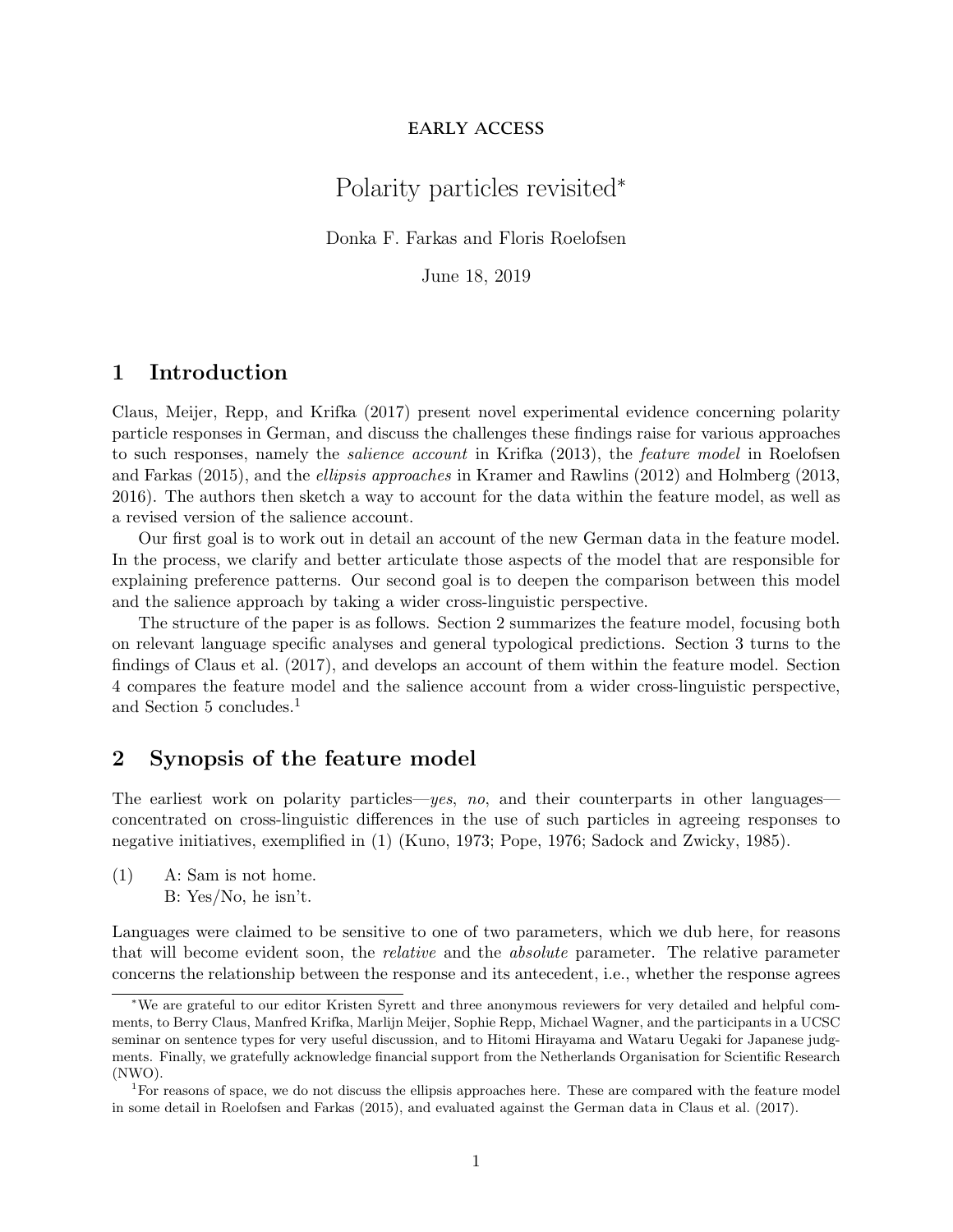$E^A$ **ed**  $E^B$  and  $E^C$  and  $E^C$  and  $E^C$ with or rejects the antecedent. The absolute parameter concerns the polarity of the response itself. In languages said to be sensitive to the relative parameter, known in the literature as truth-based languages (e.g., Chinese and Japanese), agreeing responses to negative antecedents pattern with agreging responses to positive antecedents: the same 'agreeing' particle is used in both cases. In languages said to be sensitive to the absolute parameter, known in the literature as *polarity based* languages (e.g., French and Swedish), agreeing responses to negative antecedents pattern with reversing responses to positive antecedents: the same 'negative' particle is used in both cases.<sup>2</sup>

Building on Farkas and Bruce (2010), Roelofsen and Farkas (2015) (henceforth R&F) replace this binary typological classification by a finer-grained system that extends naturally to languages in which both parameters appear to be relevant. The feature model they develop implements this idea by proposing that polarity particles in all languages realize two types of polarity features, relative polarity features and absolute polarity features, which connect to the relative and the absolute parameter, respectively.

(2) a. Relative polarity features:  $[AGREE]$  and  $[REVERSE]$ b. *Absolute polarity features*:  $[+]$  and  $[-]$ 

It is assumed that these features characterize polarity particles across languages. Polarity responses are taken to involve a polarity head that hosts a relative and an absolute polarity feature, and a prejacent clause, which may be fully or partially elided.

R&F assume that sentences introduce propositional discourse referents, and that these discourse referents are marked for polarity; the polarity of a discourse referent is − if introduced by a negative sentence, and + otherwise. The semantic contribution of the polarity features is as follows (see R&F for formal details).

- (3) Relative features
	- a. The relative polarity feature [AGREE] encodes the presupposition that the immediately preceding discourse provides a unique most salient propositional discourse referent that agrees with the prejacent in polarity and interpretation.
	- b. The relative polarity feature [reverse] encodes the presupposition that the immediately preceding discourse provides a unique most salient propositional discourse referent whose interpretation and polarity are the opposite of that of the prejacent.
- (4) Absolute features
	- a. The absolute polarity feature [+] encodes the presupposition that the polarity of the prejacent is positive.
	- b. The absolute polarity feature [−] encodes the presupposition that the polarity of the prejacent is negative.

Given this characterization, polarity features can only occur in responses, and the absolute polarity feature must agree with the sentence polarity of the prejacent.

Polarity features are realized morphologically by polarity particles. Which features are realized by which particles is a language specific matter, captured in the feature model by two factors. First, a language specific feature-particle mapping associates each response particle in the language to the feature(s) or feature-combination(s) that can be realized by that particle. Second, the form of

<sup>2</sup>Sadock and Zwicky (1985) recognize a third type of language, one which relies primarily on an 'echo' strategy: polarity responses repeat some part of the verb in the antecedent, enough to overtly mark the polarity of the response. It has been noted early on (see, for instance, Jones 1999 on Welsh) that languages may use both polarity particles and the echo strategy. We return to this point below.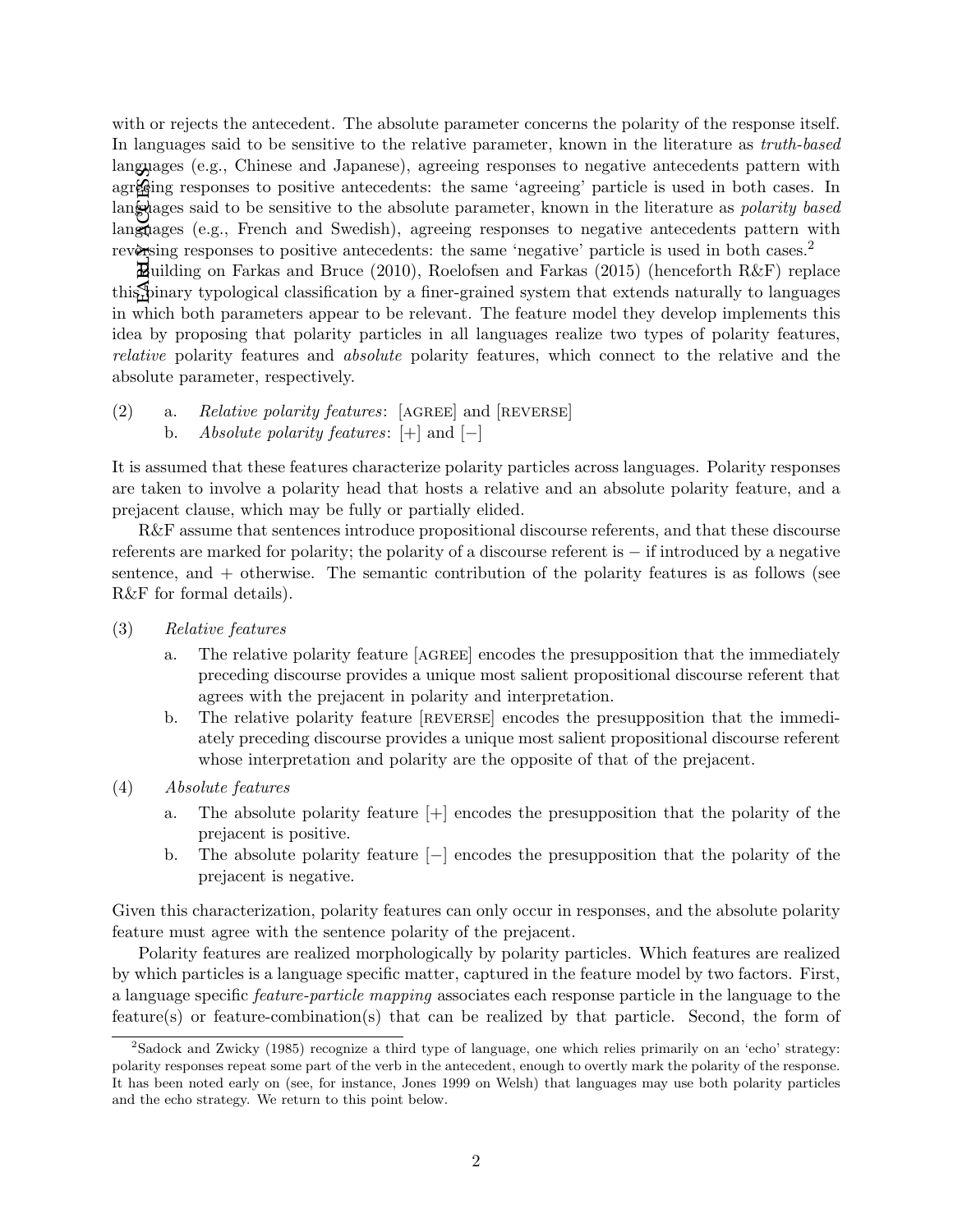polarity responses may be affected by realization constraints, which favor the realization of certain features over others.<sup>3</sup>

 $\mathbf{FARY}^\mathrm{c}$ access This model makes three interconnected predictions. First, it predicts the possibility of 'mixed' languages, i.e., languages whose particle systems are sensitive to both parameters simultaneously. Such a language may involve 'double-duty' particles, that is, its feature-particle mapping  $\widetilde{f}$  may connect a single particle to both absolute and relative features. Second, the model predicts the possibility of languages with more than two polarity particles. For instance, a language may  $\overline{A}$ ave particles realizing the two absolute features, and in addition it may have particles realizing relative features. Third, it is predicted that languages may have particles that realize certain feature combinations, for instance  $[REVERSE,+]$  or  $[AGEE, -]$ , in addition to particles realizing individual features.

Building on Pope (1976), R&F propose that the use of polarity responses in a particular language, as well as the typological space of such systems is delimited by a series of markedness distinctions concerning polarity features. In particular, markedness considerations constrain featureparticle mappings in the case of a multi-functional particle, that is, a particle that may realize either a relative or an absolute feature. Given that  $[AGREE]$  and  $[+]$  are the unmarked relative and absolute feature, respectively, and [reverse] and [−] the marked ones, in cases of multifunctionality [agree] and [+] will be connected, by harmonic alignment, to one particle, and [reverse] and [−] to another. What would be unexpected is a language with two particles, where one can realize  $[AGREE]$  and  $[-]$ , and the other  $[REVERSE]$  and  $[+]$ .

The English polarity particle system In R&F the feature-particle mapping in  $(5)$  is given for the English particles *yes* and  $no:$ <sup>4</sup>

- (5) Feature-particle mapping for English yes and no
	- a. yes can realize [AGREE] and  $[+]$
	- b. *no* can realize  $[REVERSE]$  and  $[-]$

Under this proposal, English is a mixed language in the sense defined above: its polarity particles are sensitive to both the relative and the absolute parameters.

This account correctly predicts that in  $[AGREE,+]$  responses, yes can be used but no can not, while in  $[REVERSE, -]$  responses, no can be used but yes can not. It also explains why both particles can be used in agreeing responses to negative antecedents, i.e., in [AGREE,−] responses, as well as in reversing responses to negative antecedents, i.e., in  $[REVERSE, +]$  responses:<sup>5</sup>

| (6) | A: Paul did not call.               |               |
|-----|-------------------------------------|---------------|
|     | B: No, he didn't. / Yes, he didn't. | $[AGREE, -]$  |
| (7) | A: Paul did not call.               |               |
|     | B: No, he DD. / Yes, he DD.         | $[REVERSE,+]$ |

R&F further claim that in languages like English, where a choice between yes and no is allowed in [agree,−] responses, each particle realizing one of the two features carried by the response, markedness considerations may be called upon to explain preference patterns. Other things being

 $3$ We should note that the terminology chosen here differs from that in Roelofsen and Farkas (2015), where a single term was used to refer both to feature-particle mappings and realization constraints.

<sup>4</sup>As noted in R&F, footnote 22, English has an additional particle, yeah, which can realize [agree]. In [agree,−] responses, the combination yeah no is also possible, where yeah realizes [ $AGREE$ ] and no realizes [−]. More empirical research is needed to determine the precise distribution of yeah and yeah no.

 ${}^{5}$ For the role of intonation in [REVERSE, +] responses in English, see Goodhue and Wagner (2018).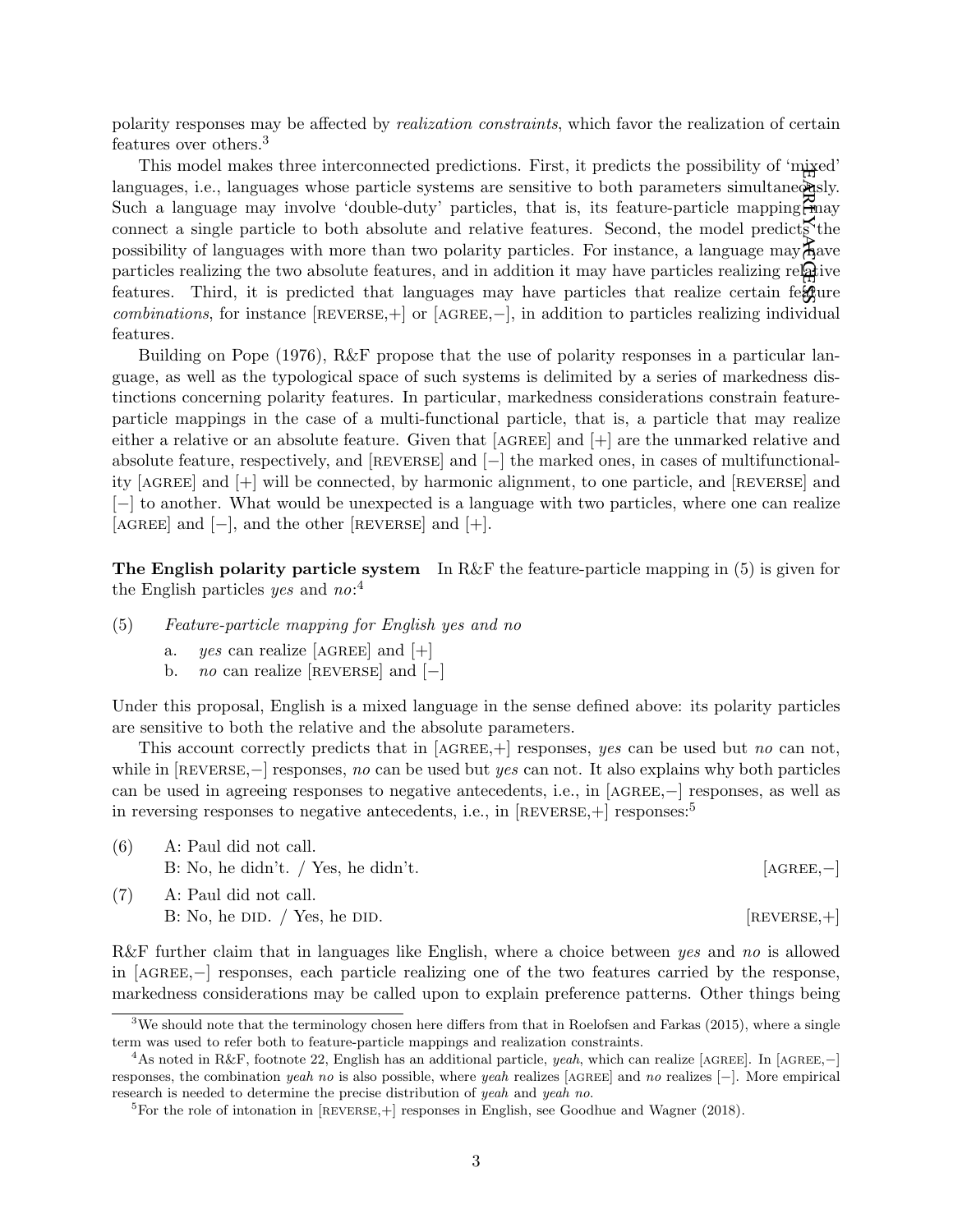EARLY AGEESS equal, in such cases one expects a preference for realizing a marked feature over an unmarked one. This preference is rooted in a general pressure for the overt realization of marked elements (see, for instance, Horn 1984, on the general connection between marked meaning and marked form). Thus, given that in [AGREE,–] responses [–] is marked and [AGREE] is unmarked, other things being equal, markedness considerations lead one to expect no to be preferred over yes in such responses. This prediction is confirmed by experimental evidence in Brasoveanu et al. (2013) for English for responses to simple negative sentences containing no quantifiers. The results, however, also show that other things are not always equal: the preference for no in [AGREE,–] responses disappears in case the antecedent is more complex. What factors influence this preference in these more complex cases remains an open issue. But these data show that markedness cannot be the only factor in accounting for preference patterns in case the grammar allows a choice of particles for a given response.

Beyond English R&F discuss two types of languages with three polarity particles, namely (i) languages whose third particle realizes [REVERSE], the marked relative feature, and (ii) languages whose third particle realizes  $[REVERSE,+]$ , the most marked feature combination.

The two languages in the [reverse] third particle group for which R&F propose a detailed analysis are Hungarian and Romanian. To account for the complex pattern of polarity responses in these two languages, R&F make two further assumptions. First, the absolute polarity feature of a response may be realized not only by a polarity particle but also by the (possibly truncated) prejacent. This is the strategy used in so-called 'echo' responses (see footnote 2 above).

Second, as already mentioned, markedness considerations are not alone in determining which features are overtly realized in particular languages. Particle choice may also be affected by realization constraints that favor the overt realization of a particular type of feature. Thus, R&F argue that in Romanian, absolute features must always be realized overtly, while in Hungarian only the most marked absolute polarity feature [−] is obligatorily realized.

R&F also briefly discuss two languages in the  $[REVERSE,+]$  third particle group, namely French and German. The feature-particle mapping proposed for German is given in (8):

- (8) Feature-particle mapping for German
	- a. *ja* realizes [AGREE] and  $[+]$
	- b. *nein* realizes  $[REVERSE]$  and  $[-]$
	- c. *doch* realizes  $[REVERSE,+]$

Thus, on this account, German is like English in having two multifunctional particles, but, additionally, it has a dedicated [REVERSE, +] particle, *doch.* R&F claim that *doch* blocks both *ja* and *nein* in  $[REVERSE,+]$  responses.

The predictions this account makes for German are given in (9):

- (9) Main predictions for German
	- a. In  $[AGREE,+]$  responses, only ja can be used.
	- b. In [REVERSE,−] responses, only *nein* can be used.
	- c. In  $[REVERSE,+]$  responses, only *doch* can be used.
	- d. In [AGREE, $-$ ] responses, both *ja* and *nein* can be used
	- e. In  $[AGREE, -]$  responses, there is a preference for *nein* over ja due to markedness.

Summary Whether a polarity feature is realized or not in a particular situation is taken to depend on four factors. The first is whether the language has a means of realizing that feature or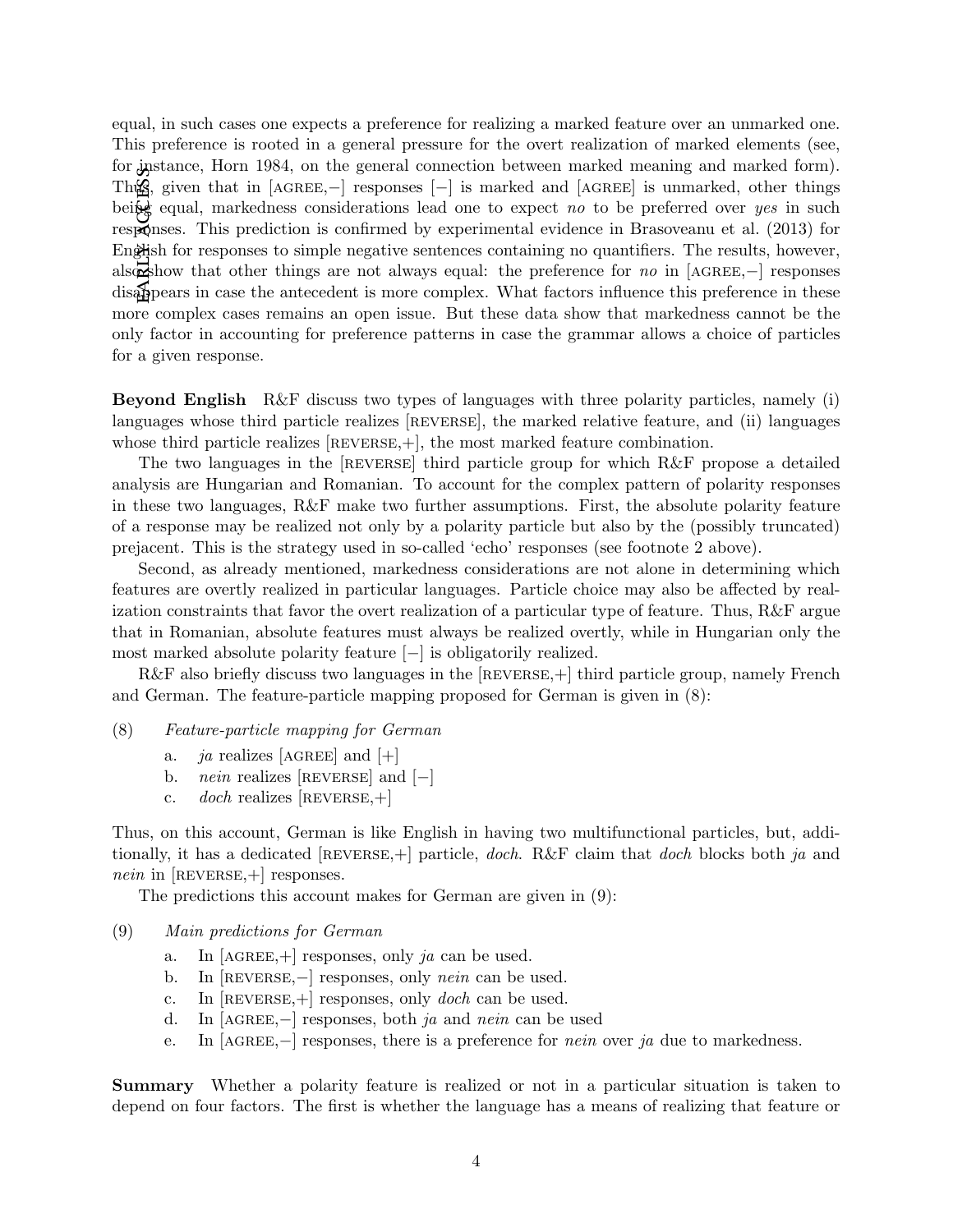erlan access not. The second factor concerns the markedness of the feature relative to the other feature in the response. For instance, in [agree,−] responses realizing the marked feature [−] is preferred, other things being equal, over realizing the unmarked feature [AGREE]. The third factor is whether there is a realization constraint favoring the realization of that feature. Finally, blocking is relevant in cases such as  $[REVERSE,+]$  responses in German, where the language allows, in principle, a choice between the specific particle *doch* realizing the feature combination as a whole, and two more general particles, nein realizing [REVERSE] and ja realizing  $[+]$ .

# 3 An account of the experimental results of Claus et al.  $(201\vec{r})$

Below we review the experimental results of Claus et al. (2017) concerning polarity particles in German, and further refine our earlier proposal for this language so as to capture these results.

**Main experimental findings** Confirming the prediction in  $(9d)$ , Claus et al. found that both ja and nein are possible in confirming responses to negative declaratives (our [AGREE,−] responses). They also found that manipulating the saliency of the negative propositional discourse referent introduced by the preceding declarative in the larger context does not affect the choice of particle in these responses. This result is in line with the feature model but unexpected on the original salience account of Krifka (2013).

When it comes to preference patterns in [AGREE, –] responses, however, Claus et al. found that in contrast to English, ja appears to be preferred over nein, a result that contradicts prediction (9e). Looking more closely at the data, Claus et al.  $(2017, §4.2)$  argue that German speakers in fact fall into two groups, a large group that prefers ja over nein in [AGREE,−] responses, and a smaller group that prefers nein over ja in such responses. They refer to the former as the ja-group and to the latter as the nein-group. The experimental results show that for some participants, the preference for one particle over the other in [agree,−] responses was quite pronounced. In Experiment 2 the ja-group consisted of 31 participants, 15 of which rated ja  $\geq 6$  and nein  $\leq 4$  on a scale from 1 to 7. However, for other participants the ratings for  $ja$  and nein were quite close, and for some they were identical.

Finally, Claus et al. found that in  $[REVERSE,+]$  responses, while *doch* is the favored response nein is relatively acceptable as well. As predicted, ja was the least acceptable choice. In their Experiment 4, where participants had to rate the acceptability of all three particles in  $[REVERSE,+]$ responses with an explicit prejacent, doch received the highest median rating (7 out of 7), while the median rating for *nein* was 3.75, and the median rating for ja was 1. The prediction in  $(9c)$ captures the high and low ratings for *doch* and ja respectively but not the fact that *nein* elicits a median rating.

Account of [agree,−] responses We develop an Optimality Theoretic account, building on the feature model proposal sketched in Claus et al. (2017, §4.1.1 and §4.2).<sup>6</sup>

To account for the judgments of the speakers in the  $ja$ -group, who prefer ja over nein in [agree,−] responses, we propose that, in addition to the feature-particle mapping in (8), the grammar of these speakers contains a realization constraint favoring the realization of relative features over absolute features, which outranks the constraint favoring the realization of marked features over that of unmarked ones. In  $[AGREE, -]$  responses, this leads speakers in the ja-group to prefer ja over nein.

 $6$ As mentioned by Claus et al., this account was suggested by us in personal communication in response to Meijer et al. (2015), which already presented some of the experimental results included in Claus et al. (2017).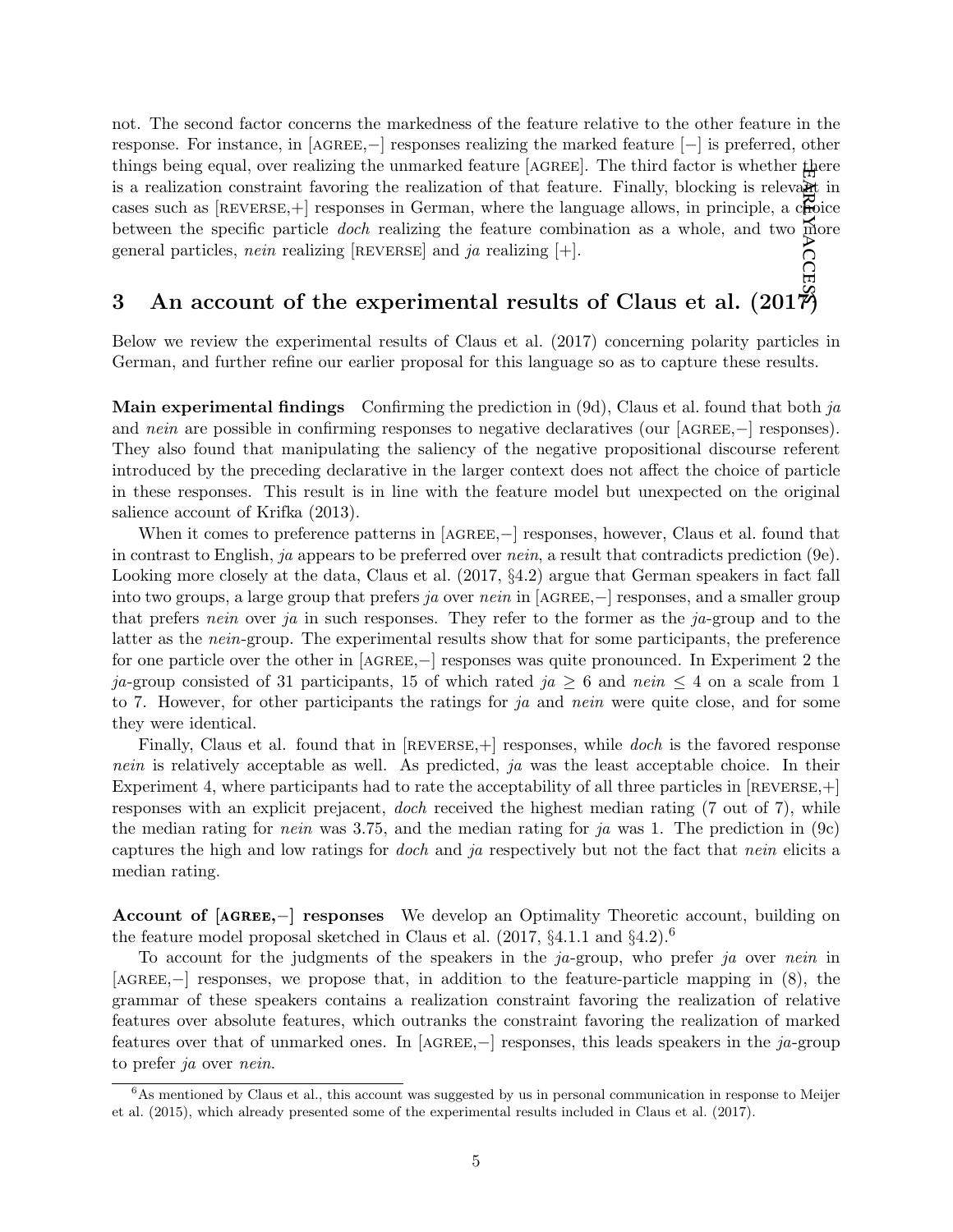Turning to the speakers in the *nein* group, who prefer *nein* over ja in [AGREE,−] responses, their judgments are accounted for by the analysis in R&F without further modification. In this case, just like in English, there is no operative preference for realizing either relative or absolute feat⊕res, and therefore particle choice in [AGREE,–] responses is primarily sensitive to markedness, leading to a preference for *nein* over *ja*.

EARLY ACEESS The grammar of the speakers in the ja group is similar to that of Romanian: in both there is a constraint favoring the realization of certain features, independent of markedness. The main  $diff\overline{\mathbf{c}}$  ence between them is that the constraint targets absolute features in Romanian and relative features in German.

Thus, the two constraints governing particle choice in [AGREE,–] responses in German are the two possibly conflicting faithfulness constraints in (10) and (11):

(10) maximize marked

Maximize the realization of marked polarity features or feature combinations.

(11) maximize relative

Maximize the realization of relative polarity features.

maximize marked is rooted in a general pressure for the overt realization of marked features. In [AGREE, $-$ ] responses it militates for the realization of the marked feature  $[-]$ , resulting in a preference for *nein*. On the other hand, MAXIMIZE RELATIVE is a constraint that militates for the realization of relative features, which in this case results in a preference for ja. German speakers in the ja-group rank MAXIMIZE RELATIVE over MAXIMIZE MARKED, while speakers in the nein-group have the opposite ranking. In English and Romanian MAXIMIZE RELATIVE is inoperative, in that it is ranked so low as not to have an effect.

To provide an explicit account for the preferential rather than categorical nature of the judgments reported in these experiments, we adopt the Linear OT framework proposed in Keller (2000). There are other variants of OT that are designed to capture gradient acceptability data, such as Stochastic OT (Boersma and Hayes, 2001) and Harmonic Grammar (Legendre et al., 1990; Pater, 2009). We adopt Linear OT here for concreteness and simplicity, but this choice is not essential for our account (see Keller, 2006, for a concise comparison between Linear OT, Stochastic OT, Harmonic Grammar, and other alternatives).<sup>7</sup> Linear OT differs from classical OT in two ways. First, it represents constraint rankings by means of numerical weights, rather than as partial orders. Secondly, it assumes that the acceptability of a given expression is proportional to the sum of the weights of the constraints that it violates. More explicitly, if  $C$  is the set of constraints that a given expression violates, and if the weight of a constraint  $c \in C$  is denoted as  $w(c)$ , then the acceptability of the expression is assumed to be proportional to  $-\sum_{c\in C} w(c)$ , which we refer to as its score.

We assume that German speakers of the  $ja$ -group assign a higher weight to MAXIMIZE RELATIVE than to MAXIMIZE MARKED, while speakers of the *nein*-group assign a higher weight to MAXIMIZE MARKED. In (12) and (13) below we provide tableaux for speakers of the ja-group and the neingroup, respectively. For concreteness, we assume that in the former case, maximize marked has weight 2 and MAXIMIZE RELATIVE has weight 1, and in the latter case these weights are reversed.

We follow Claus et al. (2017) here in assuming that the gradient pattern they found should be captured within a competence model rather than on the basis of performance factors. An anonymous reviewer raises doubts about this assumption. If one gives it up, a comparison between the feature model and the salience approach on this point becomes moot. We maintain it here to show that a competence-based account within the feature model is possible. We are not, however, strongly committed to the claim that these data necessarily have to be captured entirely within a competence model.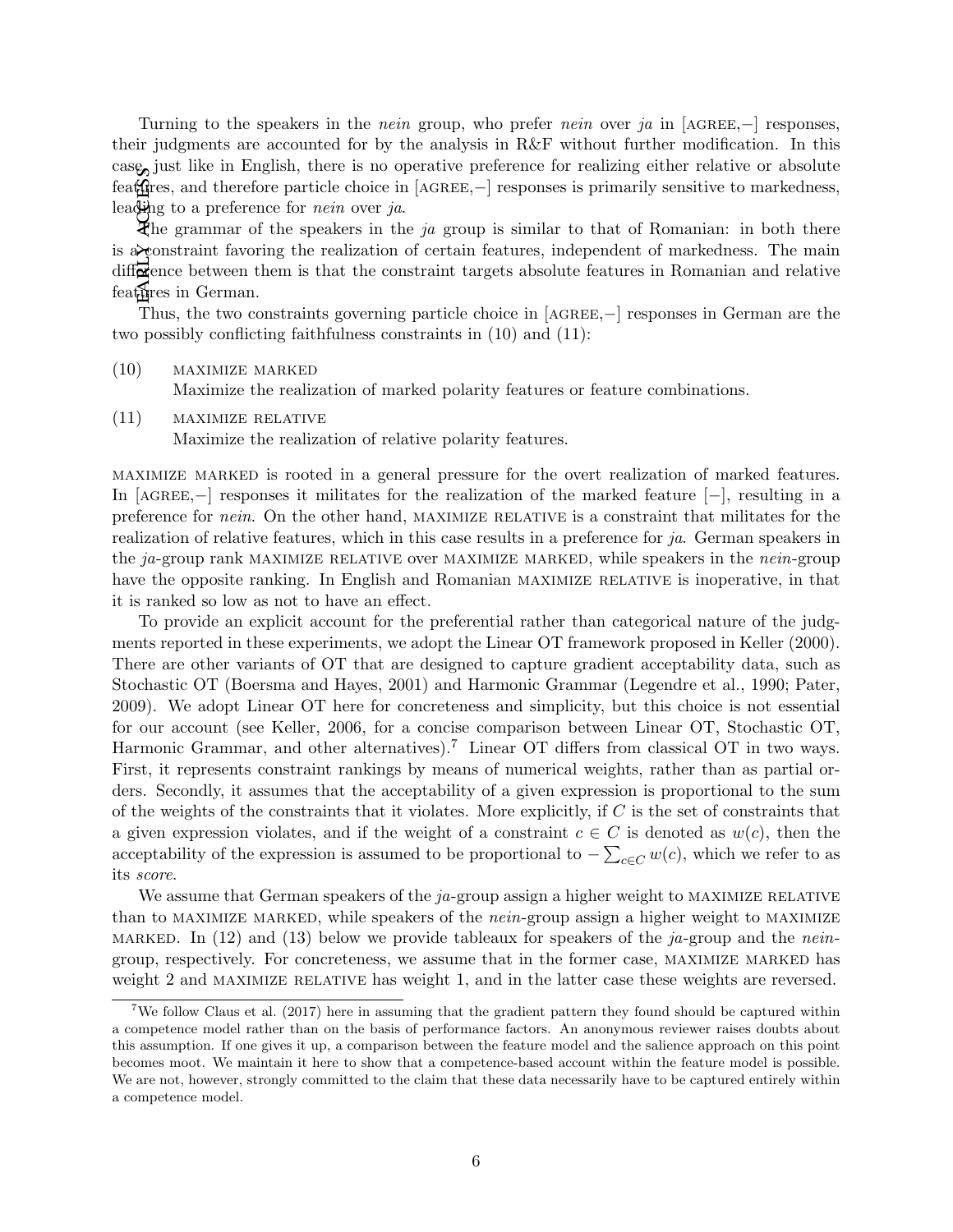(12) Tableau for [AGREE, $-$ ] responses in German, ja-group:

|        | <b>MAXIMIZE RELATIVE</b> | MAXIMIZE MARKED |              |
|--------|--------------------------|-----------------|--------------|
| Weight |                          |                 | <i>Score</i> |
| nein   |                          |                 |              |
|        |                          |                 |              |

(13) Tableau for [agree,−] responses in German, nein-group:

|        | MAXIMIZE MARKED | MAXIMIZE RELATIVE |       |
|--------|-----------------|-------------------|-------|
| Weight |                 |                   | Score |
| nein   |                 |                   |       |
|        |                 |                   |       |

Recall that Claus et al. also found that some participants gave ja and nein the same acceptability rating. Assuming that this finding is not due to task-related reasons, it can be accounted for by assuming that these participants assign equal weight to maximize relative and maximize marked. Thus, the experimental results of Claus et al. with regard to [ $AGREE, -$ ] responses can be fully captured within the feature model.

early

EARLY ACCESS

access

**Account of [REVERSE,+] responses** In [REVERSE,+] responses *doch* was rated very high, ja very low, and nein in between, as schematized in (14):

$$
(14) \qquad \text{doch} > \text{nein} > \text{ja}
$$

Claus et al. note that neither the R&F analysis of German nor the salience account of Krifka  $(2013)$  predicts this pattern. Recall that under the R&F account, the particle *doch*, which realizes the feature combination  $[REVERSE,+]$ , is taken to block both *nein*, which in  $[REVERSE,+]$  responses realizes [REVERSE], and and ja, which in these responses realizes  $[+]$ . The difference in acceptability between *nein* and *ja* thus remains unexplained.

Claus et al. propose an analysis of the pattern in (14) in a modified version of the salience account, and sketch a possible account in the feature model as well (see p.37 of Claus et al., 2017). Below we show in more detail how the feature model can capture the pattern in (14). We take blocking to be a mechanism that "adjudicates between those outputs which express either all of the input meaning (feature content) or some subpart of it" (Kiparsky 2005; see also Wunderlich 1995, Rainer 2016, among others). If what needs to be expressed is the feature combination [REVERSE, +], doch is the optimal choice because it expresses all feature content, while ja and nein only express part of it. We implement this by assuming the faithfulness constraint in (15):

(15) expressiveness

Maximize the expression of feature content.

The use of doch in  $[REVERSE,+]$  responses obeys EXPRESSIVENESS, while that of nein and ja violates it. In classical OT this would result in *doch* being optimal and therefore grammatical in these responses, and *nein* and *ja* being non-optimal, and therefore both unacceptable. However, if we adopt a version of OT that allows us to capture gradient acceptability patterns, such as Linear OT, the difference in acceptability between *nein* and *ja* can be captured.<sup>8</sup> More specifically, when cast

 $8$ The revised salience account of [REVERSE, +] responses given in Claus et al. (2017) employs essentially the same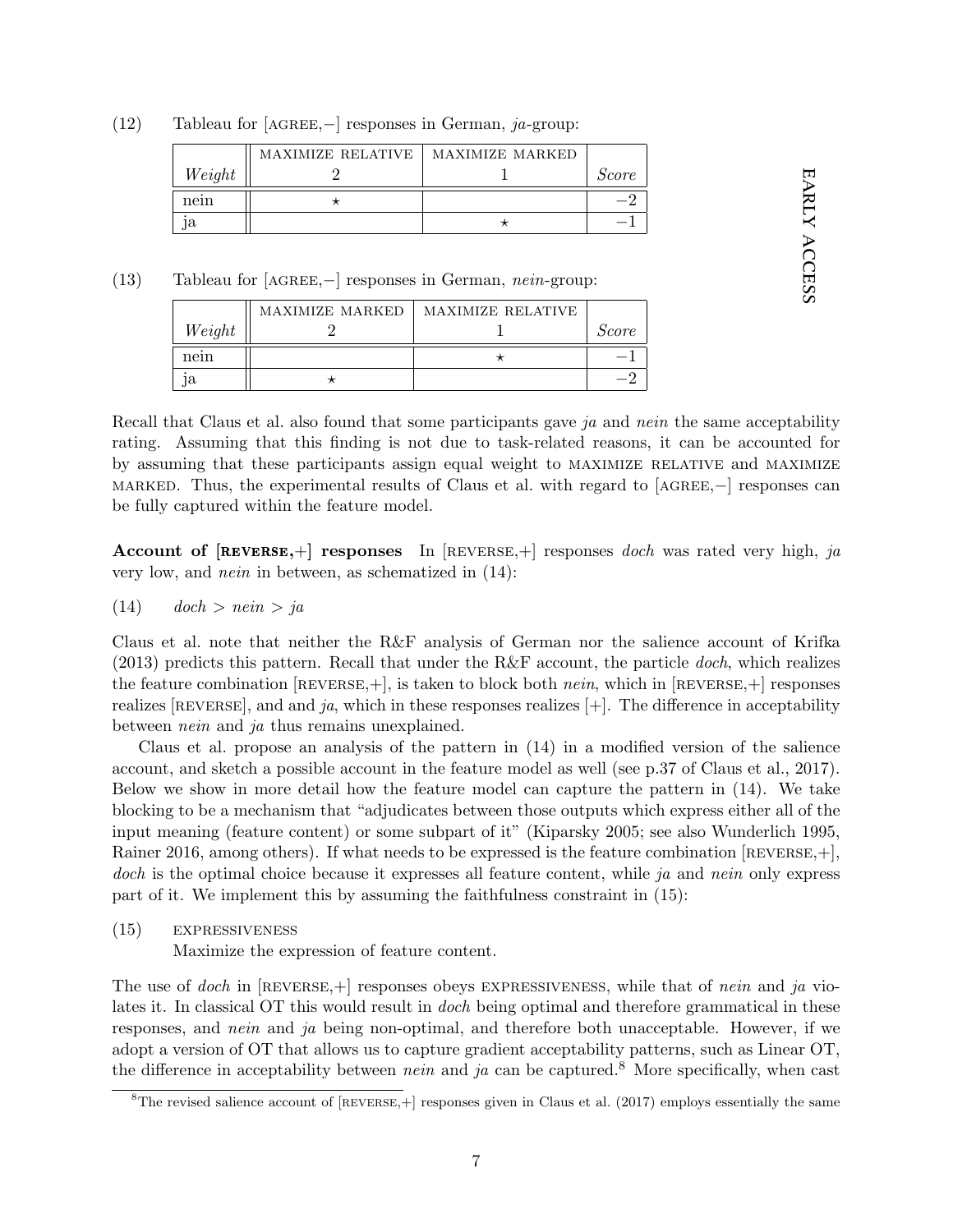early access in Linear OT, the feature model account makes the right predictions, independently of the relative weight assigned to the relevant constraints, because *doch* in a  $[REVERSE,+]$  response violates no relevant constraints, nein in such a response violates EXPRESSIVENESS but obeys MAXIMIZE MARKED and MAXIMIZE RELATIVE, while ja violates all three relevant constraints. We summarize this in the tableau below, where we assume for concreteness that all constraints have the same weight—any other assignment of weights would predict the same order of acceptability in [reverse,+] responses.

|  | è | I<br>L<br>۰. |
|--|---|--------------|
|  |   | J<br>L       |

Tableau for  $[REVERSE,+]$  responses in German:

|        | EXPRESSIVENESS | MAXIMIZE MARKED | MAXIMIZE RELATIVE |       |
|--------|----------------|-----------------|-------------------|-------|
| Weight |                |                 |                   | Score |
| doch   |                |                 |                   |       |
| nein   |                |                 |                   |       |
| ıa     |                |                 |                   |       |

Thus, the account predicts the pattern in  $(14)$ : *doch* is fully acceptable in [REVERSE, +] responses, ja is unacceptable, and nein is somewhere in between these two extremes.

This completes our account of the experimental data in Claus et al. (2017) concerning polarity particle usage in German. We now turn to a comparison of the feature model with the salience approach.

## 4 Comparison between the salience approach and the feature model

We first identify some basic differences between the two approaches with reference to English and German (Section 4.1), and then take a wider cross-linguistic perspective (Sections 4.2-4.4).

#### 4.1 Basic differences between the two approaches

On the salience approach, polarity particles are propositional anaphors that affirm or reject their antecedent discourse referent. Just like in the feature model, propositional discourse referents are taken to be marked as being either positive or negative. Positive sentences introduce positive discourse referents. In responses to such sentences, yes and ja pick up the positive discourse referent and affirm it, while no and nein pick up the same discourse referent and reject it.

An essential difference between the salience approach and the feature model concerns polarity responses to negative initiatives. On the salience approach, polarity responses to such initiatives have access to two discourse referents, a negative discourse referent,  $\bar{p}_{DR}$ , introduced by the whole negative sentence, and a positive discourse referent,  $p_{DR}$ , introduced by the lower TP of the negative sentence. The overlap between yes and no in responses to negative initiatives in English (and similarly between ja and nein in German) is due, on this approach, to the availability of these two discourse referents as antecedents to polarity particles. Differences in particle preferences in such responses are taken to follow from the assumption that languages (or dialects) differ with respect to the relative salience assigned to these two discourse referents. Thus, for the *nein*-group in German, as well as for English,  $p_{DR}$  is assumed to be more salient than  $\bar{p}_{DR}$ , while for the ja-group, the relative salience of the two discourse referents is assumed to be reversed. (This assumption is not made in the original salience account of Krifka 2013, but is proposed by Claus et al. 2017 as a possible way to account for the novel experimental data within the salience approach).

strategy. On this account, both nein and ja are non-optimal but nein violates a lower-ranked constraint than ja. In Linear OT, this yields the prediction that  $nein$  is more acceptable than  $ja$ .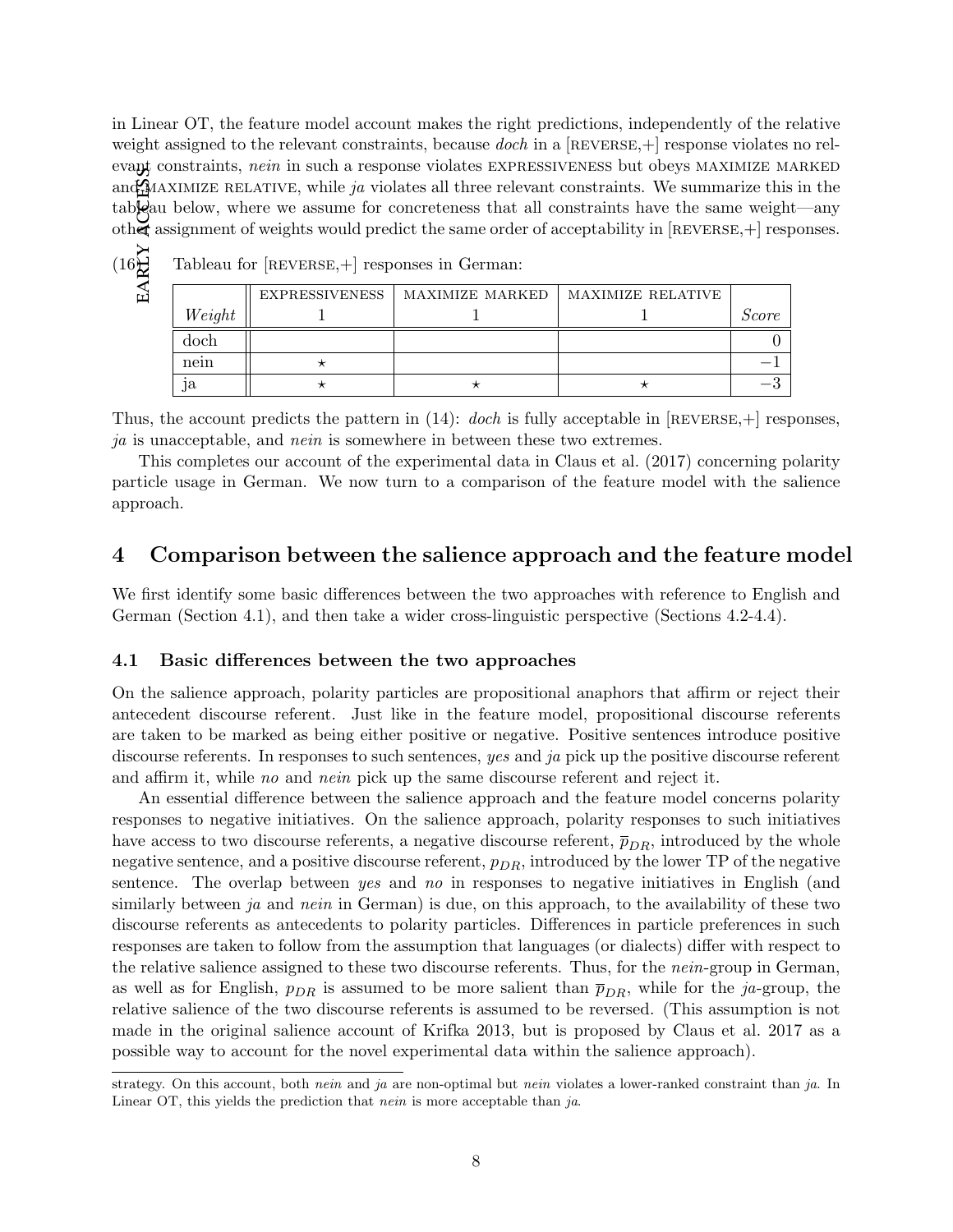early Under these assumptions,  $yes/ja$  are treated as always agreeing with the antecedent, while no/nein are treated as always rejecting it. Transposing this account in terms of the feature model, if both discourse referents introduced by negative sentences are available as antecedents to polarity particles,  $yes/ja$  and  $no/nein$  can be treated as realizing only relative features. The overlap in their distribution and interpretation in responses to negative initiatives is due solely to the availability of the two discourse referents that such initiatives introduce, while preferences are explained in terms of intrinsic salience differences between the two discourse referents.

access In contrast, in the feature model it is assumed that particles in responses to negative initially can only access the negative discourse referent. The overlap in particle use in such responses is due to properties of the polarity particles themselves: English and German polarity particles are treated as being able to express both absolute and relative features.

A possible argument in favor of the salience approach runs as follows: by exploiting the presence of the two discourse referents introduced by negative initiatives, a simpler account of polarity particle responses in English is possible, since sensitivity to the absolute parameter can be dispensed with. This point is made explicitly in Goodhue and Wagner (2018).

We will argue, however, that this gain in simplicity disappears once we take further crosslinguistic data into account. More specifically, we will point out that there are certain mismatches between polarity particles and other propositional anaphors which are unexpected on the salience approach (§4.2), and that sensitivity to the absolute parameter is a necessary component of a theory of polarity particles cross-linguistically  $(\S 4.3)$ . We end with a contrast in typological predictions made by the two approaches (§4.4).

#### 4.2 Mismatches between polarity particles and other propositional anaphors

Essential to the salience approach is the assumption that both propositional discourse referents introduced by a negative initiative,  $p_{DR}$  and  $\bar{p}_{DR}$ , can in principle serve as antecedents to polarity particles. To motivate this assumption, Krifka (2013, p.6) considers examples like (17), which show that propositional anaphors like this, that, and it can target the positive discourse referent introduced by a negative sentence.

#### (17) The Incas didn't reach Tahiti, even though Heyerdahl claimed this. (Krifka, 2013)

The demonstrative this takes as its antecedent the discourse referent introduced by the TP the Incas reached Tahiti.

In order to rely on this fact in accounting for polarity particle responses to negative initiatives in the way the salience account does, one has to further assume that the anaphoric reach of polarity particles is similar to that of propositional anaphors such as this, that, and it. This assumption, upon closer inspection, appears to be problematic: the anaphoric potential of polarity particles does not always parallel that of other propositional anaphors.

A language in which this can be seen is Japanese, a two polarity particle language, where hai affirms the antecedent and *iie* reverses it, without regard to the sentence polarity of the antecedent or that of the response. In the feature model, Japanese polarity particles realize only relative features. In the salience approach, negative sentences in Japanese must be assumed to introduce a single propositional discourse referent corresponding to the whole negated sentence. Krifka (2013, §4.4) notes that this follows from the assumption that Japanese negation is always predicate negation rather than sentential negation.

Note, however, that under this assumption the salience account predicts that in Japanese, unlike in English, other propositional anaphors would also be unable to pick up the positive discourse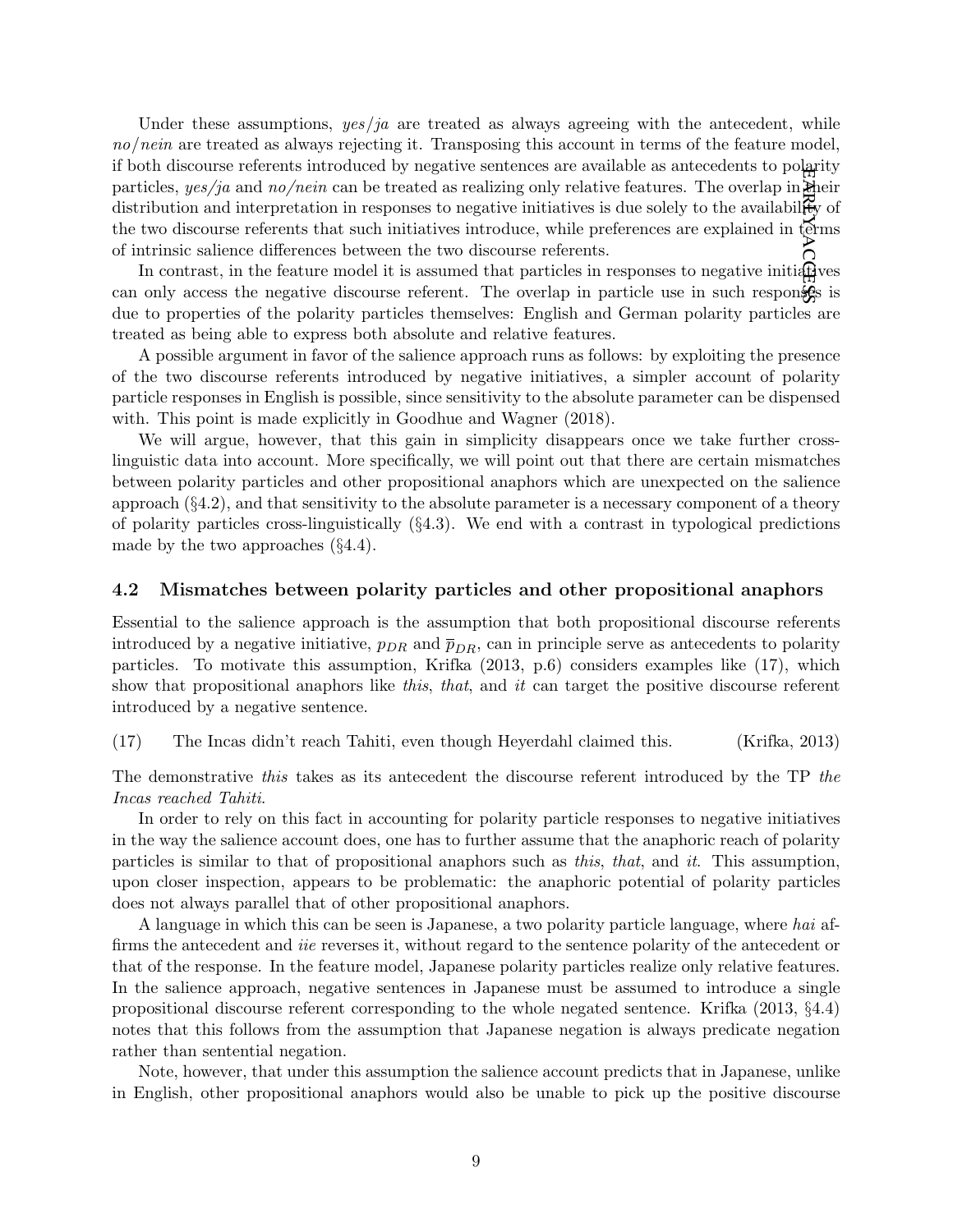referent introduced by a negative sentence. This prediction appears to be problematic, as shown in  $(18):$ <sup>9</sup>

early access  $(18)$  Heierudaaru-wa soo syutyoo-siteita keredomo, (zissai) inka-zoku-wa tahiti-ni

- Heyerdahl-TOP so claim-do.prog.past even though (in fact) the Incas-TOP Tahiti-to
- tootatu-sinakatta.
- reach-do.neg.past
- 'Even though Heyerdahl said so, the Incas didn't reach Tahiti.'

The interpretation of this Japanese example is parallel to that of (17). Therefore, in Japanese, just like in English, negative sentences must be assumed to make a positive discourse referent available for propositional anaphora. This poses a challenge for the salience account but not for the feature model. To address this challenge one could assume that negative sentences in Japanese introduce a positive discourse referent which is inaccessible to polarity particles but can be accessed by other propositional anaphors. This assumption would remain, however, in need of independent justification.

In the feature model, on the other hand, all one has to say is that the negative discourse referent introduced by negative sentences is universally more salient than the positive one, to the extent that the positive discourse referent is never available as an antecedent for polarity particles.<sup>10</sup>

### 4.3 Sensitivity to sentence polarity

In the feature model, response particles are sensitive to both the relative and the absolute parameter. With respect to the latter, recall that absolute polarity features encode sensitivity to the sentence polarity of the prejacent. In interaction with relative polarity features, they indirectly encode sensitivity to the sentence polarity of the antecedent as well. Thus, in [AGREE] responses, the sentence polarity of the prejacent must be identical to that of the antecedent; in [REVERSE] responses, the sentence polarity of the prejacent must be the opposite of the sentence polarity of the antecedent.

In the salience account response particles themselves encode only information about the relative parameter: they either confirm or reject their antecedent. The overall system thus appears simpler. However, sensitivity to sentence polarity is introduced via presuppositions that may be associated with particular particles. For instance, doch is taken to presuppose a *negative* antecedent and rejects it. Once presuppositions making reference to sentence polarity are introduced in the salience account, the contrast between the two approaches is weakened since these presuppositions come close to mimicking the role of absolute polarity features in the feature model. Recall that in the feature model, doch signals that the response is positive, and that it reverses the antecedent,

C: No, he isn't. / No, she doesn't. / No, you don't.

<sup>&</sup>lt;sup>9</sup>The reported judgment of this sentence, as well as the judgments reported below for Romanian, have been confirmed by two native speakers. Note that the embedded clause in (18) appears before the matrix clause, which means that we have a case of propositional cataphora rather than anaphora here. While this is the unmarked word order in Japanese, the opposite order is possible as well, resulting in a proper case of anaphora, without concomitant changes in interpretation. Instead of soo, it is also possible to use aa 'that' with the same interpretation.

 $10$ Note that this is compatible with the assumption that propositional discourse referents introduced by clauses embedded under certain attitude verbs (rather than negation) may, in certain contexts, serve as antecedents for polarity particles. Goodhue and Wagner (2018) illustrate that this is indeed possible by means of the following example:

<sup>(</sup>i) Context: A finds B and C arguing about whether John is home, and decides to add her two cents. A: I know Mary believes John is home.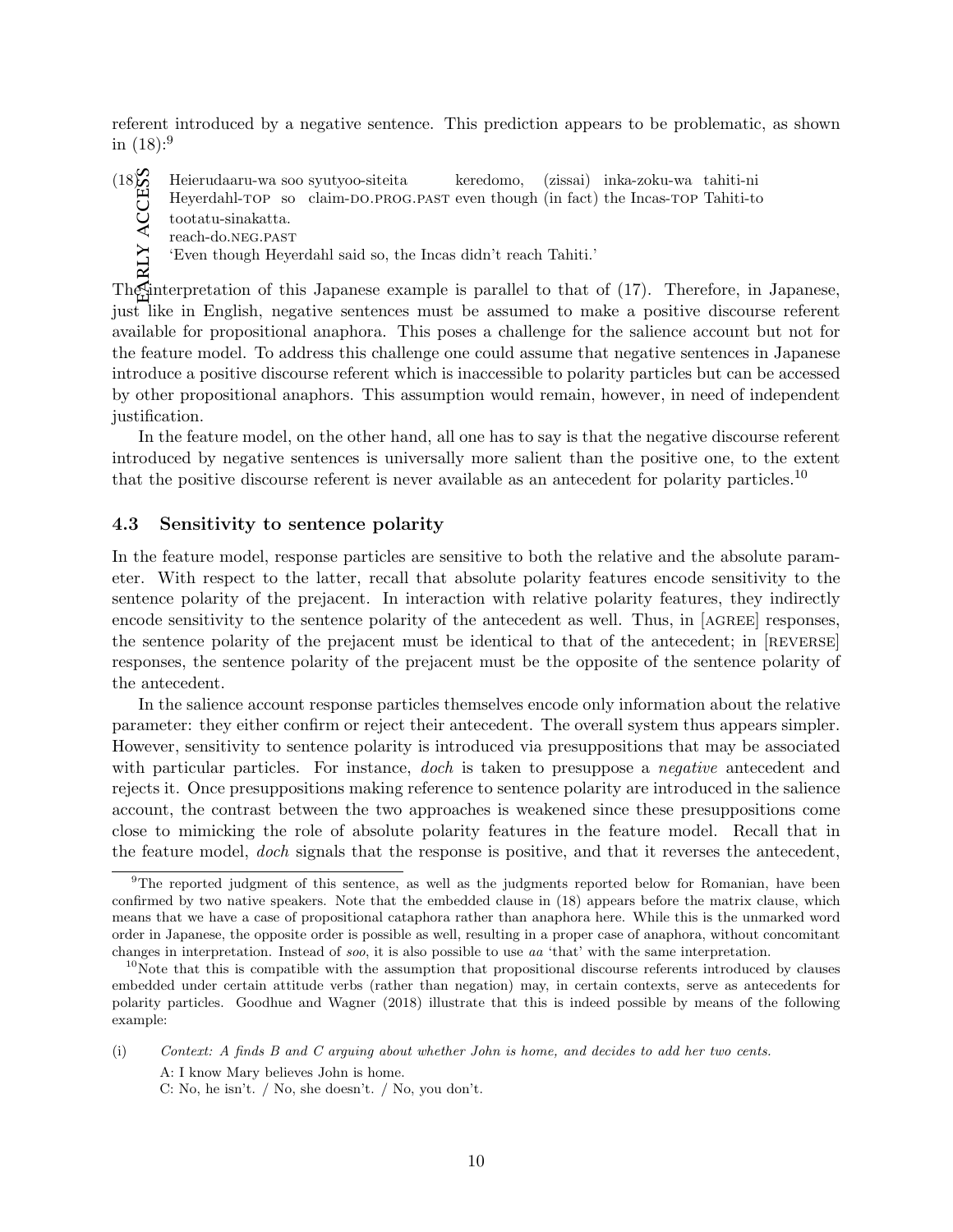${\rm FAB}$ both in terms of content and in terms of polarity. From this it follows that the antecedent must be negative. The two analyses then are distinguished only in that on the salience account *doch* exclusively encodes information about the sentence polarity of the antecedent, while in the feature model it directly encodes information about the sentence polarity of the prejacent, and, indirectly, information about the sentence polarity of the antecedent.

access We argue below that polarity particles in general need to be able to encode information about the sentence polarity of their prejacent. The argument is based on the polarity particle system of Romanian, discussed in detail in Farkas (2011) and Roelofsen and Farkas (2015).<sup>11</sup> Romanian is the opposite of Japanese in that in responses to negative initiatives, the negative particle  $nu$  is  $q$ sed in agreeing responses and the positive particle  $da$  is used in rejecting responses. A third particle, ba, occurs only in rejecting responses. We exemplify in (19):

(19) A: Petru nu a telefonat. 'Peter did not call.' B: Nu, (nu a telefonat). 'No, (he) did not call.' B: Ba da, (a telefonat). 'Yes, he DID.'

Going into further details, one finds that all responses must contain either one of the 'absolute particles'  $(da \text{ or } nu)$  or an echo, i.e., a truncated form of the prejacent that contains the verb, which overtly marks the sentence polarity of the response. Furthermore, the absolute particle in the response must always agree with the sentence polarity of the prejacent. This is illustrated in (20) and (21):

- (20) A: Petru a telefonat. 'Peter called.' B: Ba nu, (nu a telefonat). / Ba, nu a telefonat / \*Ba da, nu a telefonat. 'No he didn't.'
- (21) A: Petru nu a telefonat. 'Peter did not call.' B: Ba da, (a telefonat.) / Ba, a telefonat / \*Ba nu, a telefonat.' 'Yes, he DID.'

The account of these facts in the feature model takes da and nu to realize the features  $[+]$  and  $[$ respectively, while the third particle, ba, realizes the feature [reverse]. In addition, in Romanian maximize absolute is highly ranked and therefore the absolute feature of the response must always be realized (by a particle or an 'echo').

The fact that the positive particle occurs in  $[REVERSE,+]$  responses, and the negative particle occurs in [reverse,−] responses indicates that these particles are sensitive to the sentence polarity of the prejacent rather than that of the antecedent. The fact that an 'echo' response obviates the necessity of an absolute polarity particle can naturally be explained under the assumption that the absolute polarity feature of a response has to be overtly realized in Romanian, and that both the use of an absolute polarity particle and that of an 'echo' are ways of satisfying this constraint. These facts support the assumption that polarity particles have to be allowed to encode information about the sentence polarity of their prejacent.

We turn now to the issue of how these facts could be captured in the salience account. The null hypothesis would be that da and nu are the equivalents of English yes and no, and German ja and nein, respectively, i.e., da affirms a salient propositional discourse referent, and nu rejects it. To account for the use of these two particles in responses to negative initiatives without making reference to sentence polarity, one would have to claim that in languages like Romanian negative initiatives introduce two discourse referents, just as in English and German, and that in these languages,  $p_{DR}$  is more salient than  $\bar{p}_{DR}$ .<sup>12</sup> This is so because in these languages only the positive

 $11$ The argument given here was already hinted at in footnote 19 of Roelofsen and Farkas (2015). For detailed discussion of the polarity particle system of Hungarian, which supports the same argument, see Farkas (2009).

<sup>&</sup>lt;sup>12</sup>Krifka (2013) assumes that  $p_{DR}$  is more salient than  $\overline{p}_{DR}$  in English and German as well, but Claus et al. (2017)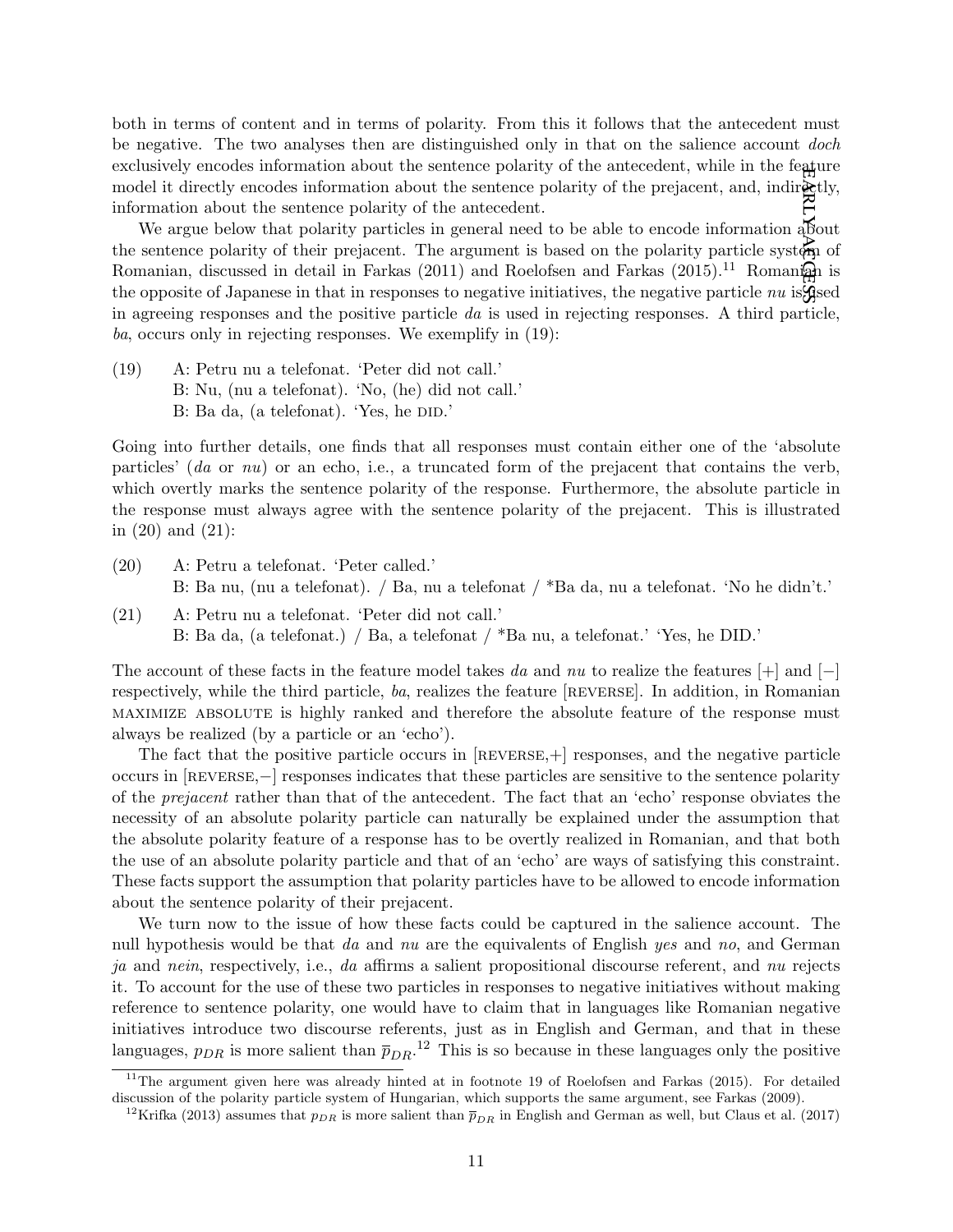particle is used in  $[REVERSE,+]$  responses, and only the negative one in  $[AGEE,+]$  responses.

An immediate prediction this account would make is that other propositional anaphors in Romanian are sensitive to this salience difference as well. A contrast between Romanian and English is predicted with respect to examples such as  $(17)$ , whose Romanian equivalent is given

EARLY ACCESS in  $\overline{Q}$ ).<br>
(22)<br>
(22)<br>  $\overline{H}$ <br>  $\overline{H}$  $(22)$  Incasii nu au Inca.Pl not have reached till ajuns până la Tahiti, cu at Tahiti with all toate că that Heyerdahl has affirmed this Heyerdahl a afirmat asta. 'The Incas did not reach Tahiti even though Heyerdahl claimed this.'

The prediction is that in Romanian, the propositional anaphor asta 'this' accesses the positive discourse referent introduced by the preceding negative sentence more readily than in English. This prediction awaits experimental support.

In  $(23)$  we give an example where *asta* can easily access the negative discourse referent:

(23) A: Petru nu a udat florile. 'Peter didn't water the plants.' B: Maria i-a spus asta lui Ion? 'Did Maria tell this to Ion?'

The prediction this account makes is that interpreting asta as referring to Peter not having watered the plants is harder in Romanian than in the corresponding English sentence. More generally, the salience approach relies on the assumption that languages may differ with respect to the relative salience of the two discourse referents introduced by negative sentences, while the feature model does not. In the absence of experimental results providing independent support for this assumption, it remains stipulative.

Now, in order to account for the reversing nature of the particle ba, one would have to assume that this particle picks up a discourse referent and reverses it, and that in  $[REVERSE,+]$  responses the discourse referent it picks up is the non-salient negative discourse referent, while in [REVERSE,−] responses, it picks up the salient positive discourse referent. This is not a particularly attractive account. Alternatively, one could posit that ba simply marks a response as rejecting its antecedent, just like in the feature model but then the problem of differentiating nu and ba arises, since both would be rejecting particles under this account.

If one allows polarity particles to encode information about the sentence polarity of their antecedents in the salience model, a much simpler account becomes available. The particles da and nu could then be assumed to presuppose a positive discourse referent, and da would accept its antecedent, while nu would reject it. In the case of negative sentences, one could maintain the simplest assumption, namely that the negative discourse referent they introduce is more salient than the positive one. The particle ba then can be treated as picking up the most salient discourse referent and rejecting it. In a ba da response the first particle picks up the negative discourse referent and rejects it, while the second picks up the positive discourse referent and affirms it; in a ba nu response, both particles pick up the same positive antecedent and reject it. Something more would have to be said to rule out a simple da in  $[REVERSE,+]$  responses.

Note that the gain in simplicity just achieved is due precisely to the fact that particles are allowed to involve presuppositions concerning the sentence polarity of their antecedent. As a result, the relevant presuppositions come close to mimicking the role of the absolute polarity features in the feature model. These data then, as well as the existence of  $[REVERSE,+]$  particles like doch, show that sensitivity to sentence polarity is necessary for an account of polarity particles across languages.

assume the opposite for German.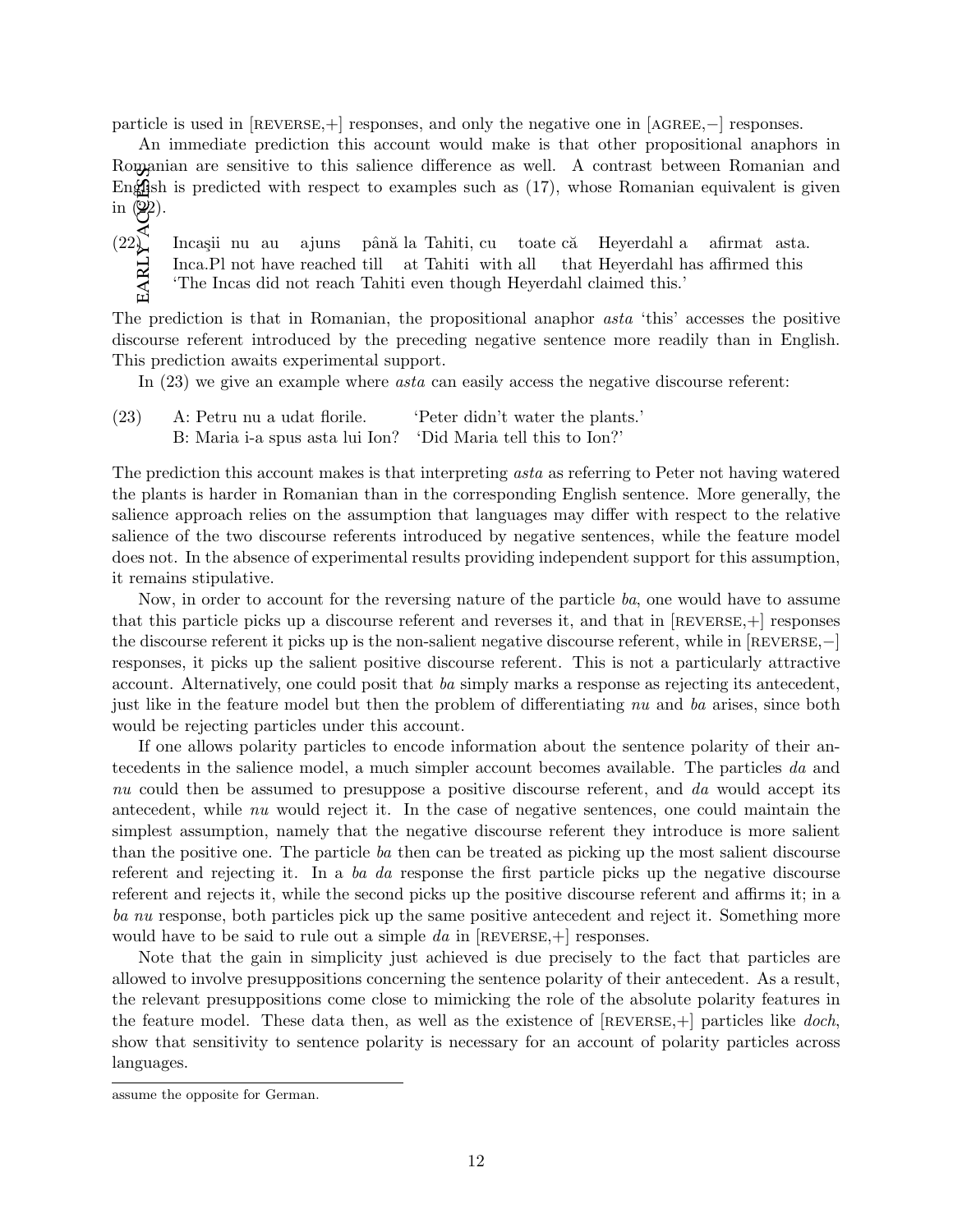early We now return more specifically to the necessity of taking the sentence polarity of the *prejacent* into account. Recall the observation that in Romanian, polarity particle responses must always involve one of the absolute polarity particles da and  $nu$ , or an echo, or both. In the feature model both absolute polarity particles and echoes are taken to realize the absolute polarity feature  $\Phi$  the response. Thus, the interaction between particles and echoes in Romanain can be accounted  $f_{\sigma}$  by the requirement that the absolute polarity feature of a polarity particle response must be realized in this language.

access On the other hand, it is unclear how this interaction could be captured in the salience model, where polarity particles do not encode information about the sentence polarity of the preja $\mathcal{L}_{\text{ent}}$ . Here, then, we have evidence that a theory of polarity particle responses that has cross-linguistic coverage must not only assume that such particles are sensitive to sentence polarity, but, more specifically, that they potentially encode information about the sentence polarity of their prejacent.

In sum, both the salience account and the feature model have to make reference to sentence polarity to account for data beyond English. The difference is that in the feature model, polarity features encode information about the sentence polarity of the prejacent as well as the antecedent, while in the salience account polarity particles only encode information about the sentence polarity of the antecedent. While this difference is subtle, taking the former view appears to have two advantages: (i) it allows a simpler account of systems like those found in Romanian, and (ii) it is better equipped to capture interactions between particles and echoes.

#### 4.4 Further typological predictions

We now compare the two approaches with respect to languages that have three polarity particle systems. In the feature model, the existence of three particle systems like Romanian, French or German is expected. In Romanian, the third particle expresses [REVERSE], while in French and German, it expresses the feature combination [reverse,+]. If only one relative feature is expressed in a language, one expects it to be [reverse] rather than [agree]. In French and German, the third particle expresses the most marked feature combination, namely [reverse,+]. Having a designated particle that expresses this combination is not surprising. R&F argue that the second most marked feature combination, after  $[REVERSE,+]$ , is  $[AGEE,+]$ . It is expected, then, that there are also languages with a dedicated particle for this feature combination. An example of such a language is the Ethiopian language Soddo, described in Leslau (1962). Besides a dedicated particle for [agree,−], this language has two particles which can be analyzed as realizing [agree] and [reverse], respectively. The former is blocked in [agree,−] responses by the particle that realizes the feature combination.

Under the salience account, a very natural polarity particle system is one with the two particles schematized in (24):

- $(24)$  a. p<sub>1</sub>: affirms the most salient antecedent
	- b. p2: rejects the most salient antecedent

Under the assumption that negative sentences introduce two discourse referents, and that there is an intrinsic salience difference between them, such a system is stable, and an additional particle is superfluous. If the two discourse referents were equally salient, however, reactions to negative sentences would be ambiguous. One could thus explain the three particle system of German as a way of getting around this situation. The use of *doch*, which on the salience account presupposes a negative antecedent and reverses it, marks the rejection of a negative antecedent in an unambiguous fashion.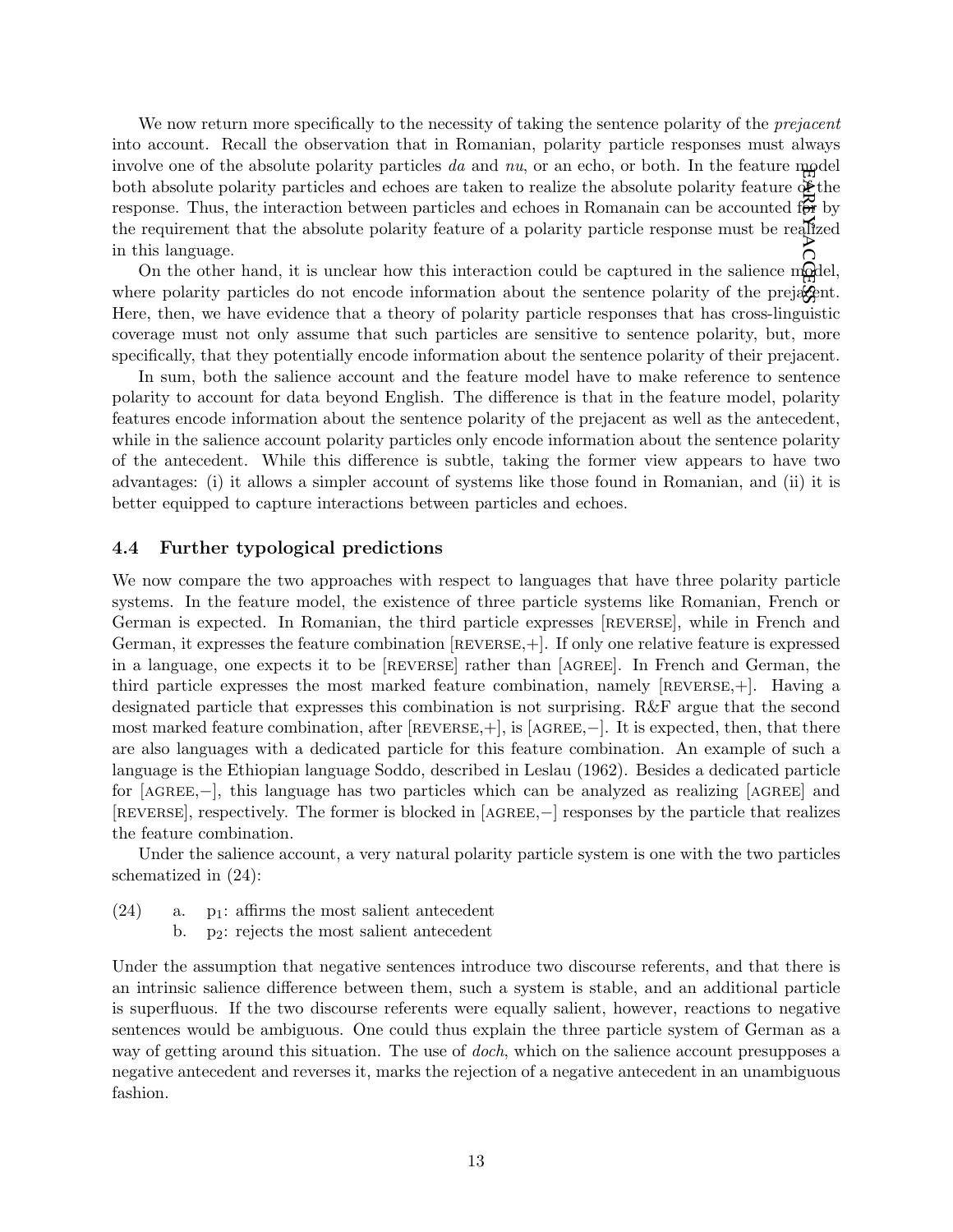EARLY ACESS Thus, under the salience account one could explain the existence of three-particle systems like that found in German in functional terms, arising under pressure to reduce possible ambiguity in case the positive and negative discourse referents introduced by negative sentences are equally salient. Note, however, that the actual account of German proposed in Claus et al. (2017) does not assume that the two discourse referents are equally salient. A difference in salience is needed in order to account for particle use in [agree,−] responses. Note also that this functional explanation cannot hold for the French particle system. In terms of the feature model, in French, the particle *oui*  $\vec{\mathbf{z}}$  ealizes  $[+]$  and the particle non realizes  $[]$  (parallel to Romanian da and nu, respectively). In response to a negative initiative, non can only be interpreted as an [AGREE,–] response, and therefore *oui* would be unambiguously interpreted as a  $[REVERSE,+]$  response. Thus, from the perspective of the salience account, there is no functional need for an additional particle to be used in responses to negative initiatives. Nonetheless, French, just like German, has a dedicated [reverse,+] particle, si. The same point can be made based on the polarity particle system of Tigrinya, a language spoken in Ethiopia, which according to the description in Leslau (1962) is parallel to that of French. We conclude that the feature model is in a better position than the salience account to capture the properties of some attested polarity particle systems.

Conversely, note that the feature model differs from the salience account with respect to predictions concerning non-attested particle systems. To exemplify, consider the fictitious system described in (25):

- (25) A fictitious particle system
	- a.  $p_1$  realizes  $[-]$
	- b.  $p_2$  realizes  $R$ EVERSE
	- c. p<sub>3</sub> realizes  $[AGREE,+]$

This system has a particle  $p_1$  which realizes  $[-]$ , just like French non and Romanian nu, a particle  $p_2$ which realizes  $[REVERSE]$ , just like Japanese *iie* and Romanian ba, and a particle  $p_3$  which realizes the feature combination  $[AGREE,+]$ . If we assume that in this language the negative discourse referent introduced by a negative sentence is more salient than the positive one (as in the majority dialect of German according to Claus et al., 2017), then the system can be described in terms of the salience approach as follows.

- (26) a. p<sup>1</sup> presupposes a positive antecedent and rejects it
	- b. p<sup>2</sup> rejects the most salient antecedent
	- c. p<sup>3</sup> presupposes a unique antecedent and confirms it

Note that from the perspective of the salience approach,  $p_3$  is the mirror image of German doch: it presupposes a unique antecedent (which means that it can only be used in response to a positive sentence) and confirms it, while *doch* presupposes a negative antecedent (which means that it can only be used in response to a negative sentence) and reverses it.

In a language with this system, one would use  $p<sub>3</sub>$  to agree with a positive initiative, while to reject such an initiative, one could use either  $p_1$  or  $p_2$ . To agree with a negative initiative, one would use  $p_1$ , while to reject a negative initiative one would use  $p_2$ .

Such a system is unobjectionable under the salience approach. In particular, there is no redundancy in the system: no strict subset of the three particles would be sufficient to cover all possible response types. Moreover, from the perspective of the salience approach, the presence of a dedicated particle for  $[AGREE,+]$  responses is just as natural as the presence of a dedicated particle for [REVERSE, +] responses in languages like German and French.

On the other hand, the particle system in (25) is highly unexpected from the perspective of the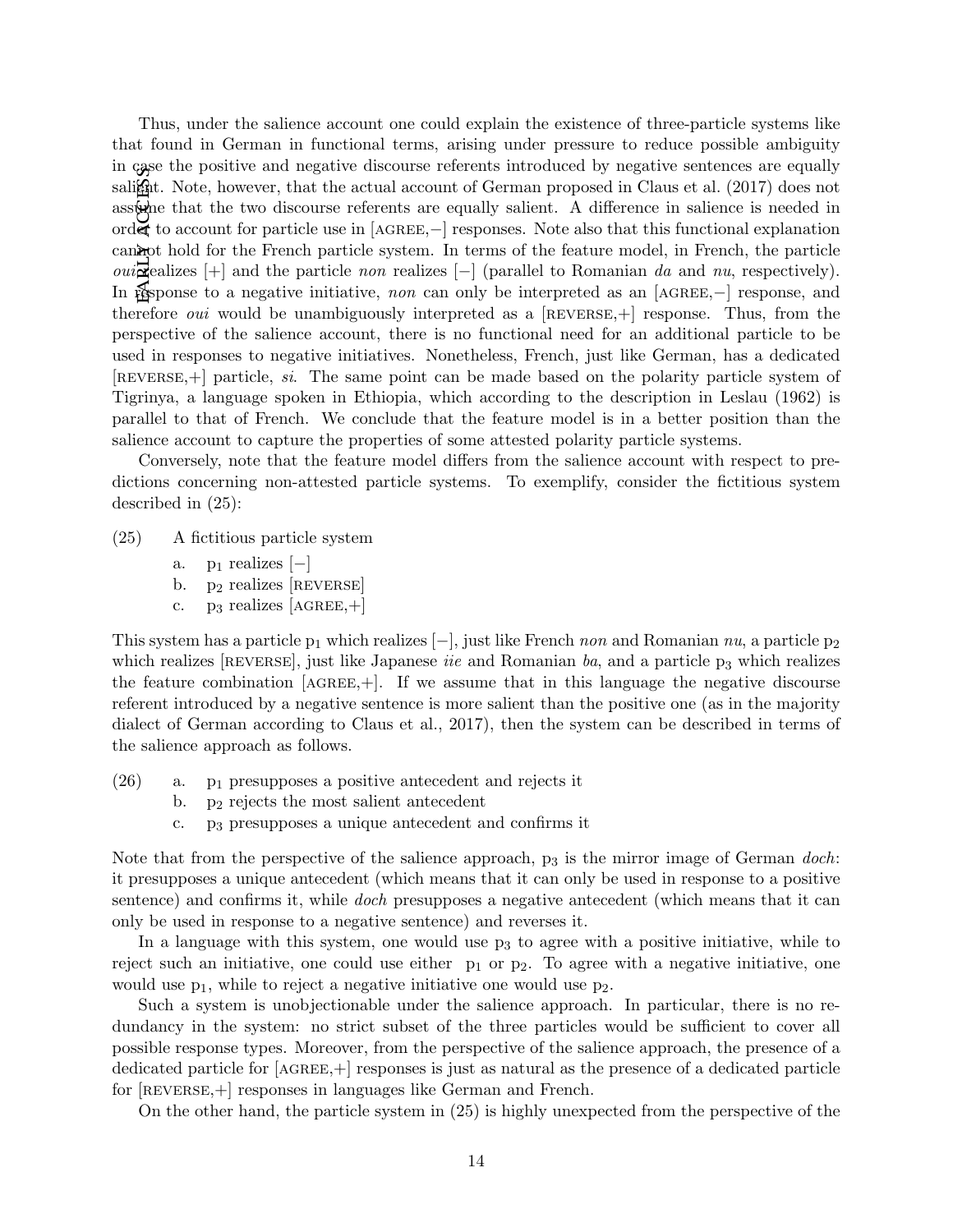early feature model, precisely because it has a dedicated particle to realize [agree,+], which is the least marked feature combination of all. The feature model predicts that the existence of such a particle would be highly unusual, while systems with dedicated  $[REVERSE,+]$  particles are expected  $\boldsymbol{\mu}$  be frequently found. Given the cross-linguistic data collected so far, this prediction is borne out.

# 5 Conclusion

access The first aim of this paper was to account for the experimental findings on the interpretation of polarity particles in German reported in Claus et al.  $(2017)$  within the feature model of polarity particles developed in Roelofsen and Farkas (2015). The second aim was to compare the feature model with the salience approach proposed by Krifka (2013) and further refined in Claus et al. (2017). The core difference between the two approaches concerns the way responses to negative initiatives are treated. We argued that the assumption that polarity particles encode information about the sentence polarity of the prejacent as well as the antecedent (as in the feature model) rather than just that of the antecedent (as in the salience account) has advantages in accounting for the interplay between polarity particles and echo responses.

The two approaches further contrast in that the salience approach has to assume cross-linguistic differences in the salience of the two discourse referents introduced by negative sentences while the feature model does not. The differences stipulated on the salience approach make testable empirical predictions concerning the parallelism between polarity particle responses and the preferred anaphora resolution of propositional anaphors after negative sentences, which, if confirmed, would provide independent justification for this account. A third difference between the two approaches concerns the typological predictions they make concerning expected and unexpected polarity particle systems.

Work of the kind carried out by Claus et al. (2017), probing the details of preference patterns in the use and interpretation of polarity particles, is crucial in assessing and further refining theories of polarity particle systems across languages.

### References

- P. Boersma and B. Hayes. Empirical tests of the gradual learning algorithm. *Linguistic inquiry*, 32(1):45–86, 2001.
- A. Brasoveanu, D. F. Farkas, and F. Roelofsen. N-words and sentential negation: Evidence from polarity particles and VP ellipsis. Semantics and Pragmatics, 6(7):1–33, 2013. doi: 10.3765/sp. 6.7.
- B. Claus, M. Meijer, S. Repp, and M. Krifka. Puzzling response particles: An experimental study on the German answering system. Semantics and Pragmatics, 10, 2017.
- D. F. Farkas. Polarity particles in Hungarian. In Approaches to Hungarian, volume 11: Papers from the 2007 New York Conference, pages 95–118. John Benjamins Publishing Company, 2009.
- D. F. Farkas. Polarity particles in English and Romanian. In J. Herschensohn, editor, Romance Linguistics 2010. Selected papers from the 40th Linguistic Symposium on Romance Linguistics, pages 303–328. John Benjamins, 2011.
- D. F. Farkas and K. B. Bruce. On reacting to assertions and polar questions. *Journal of semantics*, 27:81–118, 2010.